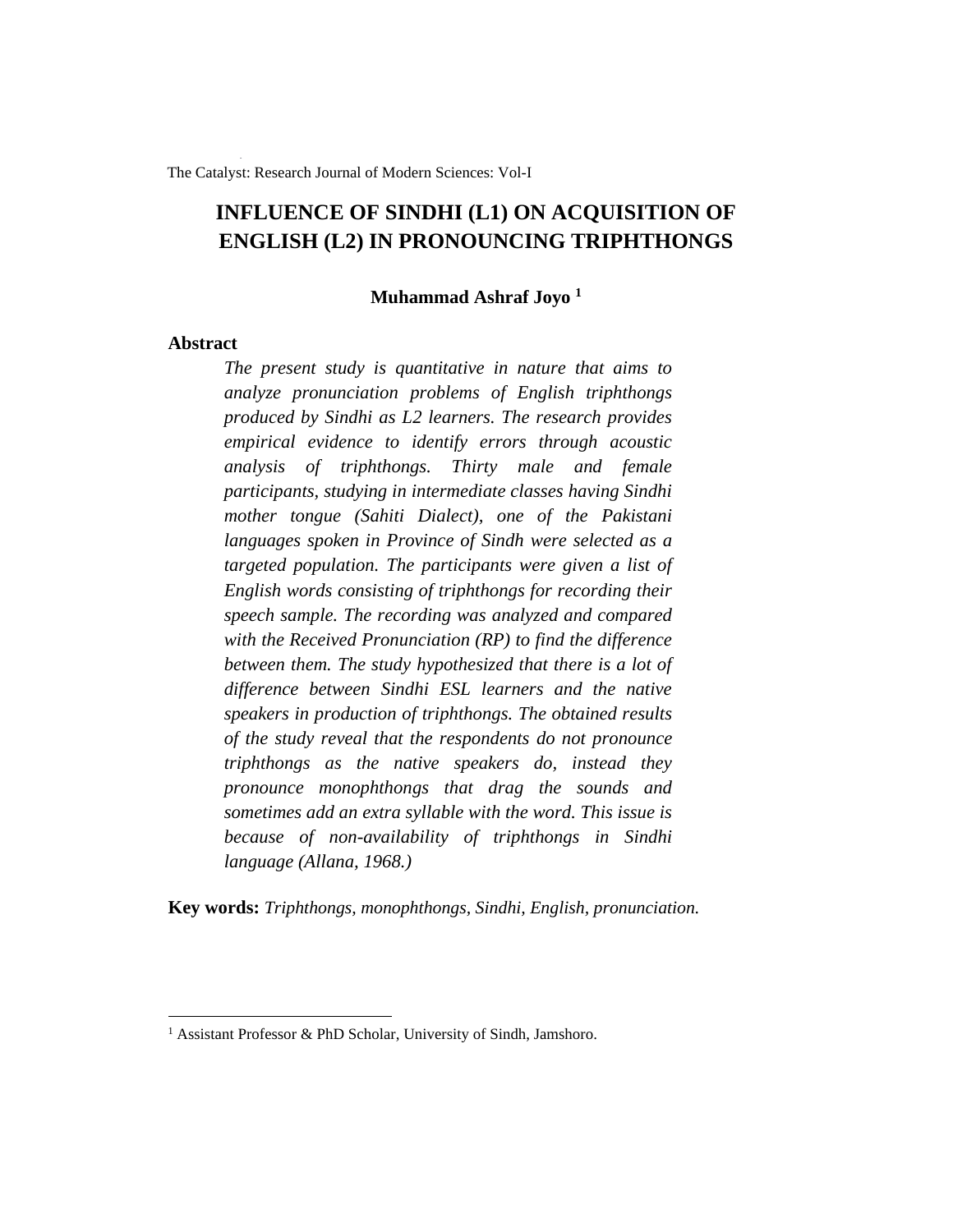## **1. Introduction**

The early history and culture of Sindh has been a mystery and almost unknown. The script found in the site of Mohenjo-Daro and from the other settlements of the Indus valley civilization is yet to be deciphered. The modern Sindhi language evolved over the period of 2500 years. This evolution period counts many foreign invasions i.e. Persians, Mooryans, Alexander the Great 329-324 B.C (Jennifer, 2006). The present Sindhi Language belongs to an Indian vernacular (Allana, 1998). It has been derived from Sanskirt. Professor Bherumal Advani, Mirza Quleech Baig, Dr. Gul Buxani and Dr. Trumpp supported this idea. The Sindhi Language has six dialects i.e. Utradi (Northern), Lassi, Lari, Tharily. Kachhi (spoken in India) and Sahiti. Sahiti dialect is the Standard dialect of the Sindhi language. Diphthongs and triphthongs do not exist in the Sindhi Language. Being a teacher of English I have been noticing the different pronunciation of the students which inspired me to research upon. Many language teachers ignore very important aspect while teaching and some do not possess sufficient learning of phonetics and phonology of L1 and L2. The training of English pronunciation is not just overlooked at primary, middle, secondary, higher secondary but even at college and university level particularly in rural Sindh. The study was carried out under the frame Contrastive Analysis (CA) by Lado (1957) in order to determine whether the triphthongs of English are problematic to Sindhi ESL learner.

English and Sindhi languages are quite different in their nature. The English language has twenty-six letters and 44 phonemes whereas Sindhi has 52 letters and 58 phonemes (Raza et al., 2004). Both languages are different in their nature. English language has cluster vowel and cluster consonant sounds whereas Sindhi language doesn't have cluster consonants or cluster vowels. English is a headinitial SVO whereas the Sindhi language is a head-final SOV.

### **2. Review of Literature**

An adequate research has not been conducted on phonological issues faced by Sindhi ESL learners. Some books and articles are available as Jatoi's (1984) *IIlam Lisan ain Sindhi Zaban* (Linguistics and Sindhi Language), Allana's (1997) *Sindhi Sautiat* (Sindhi Phonology), *Sindhi Bolia Jee Lisanee Geography* (Linguistic Geography of Sindhi language) and *Papers on Sindhi language and Linguistics.*

Some research papers and theses have been written applying Praat software to assess the phonological performance of L2 speakers. A research paper, *Phonetic-Acoustic Study of Sindhi-Accented English for Better English Pronunciation (Abbasi, 2012)* is a study of Utaradi dialect that finds the phonological problems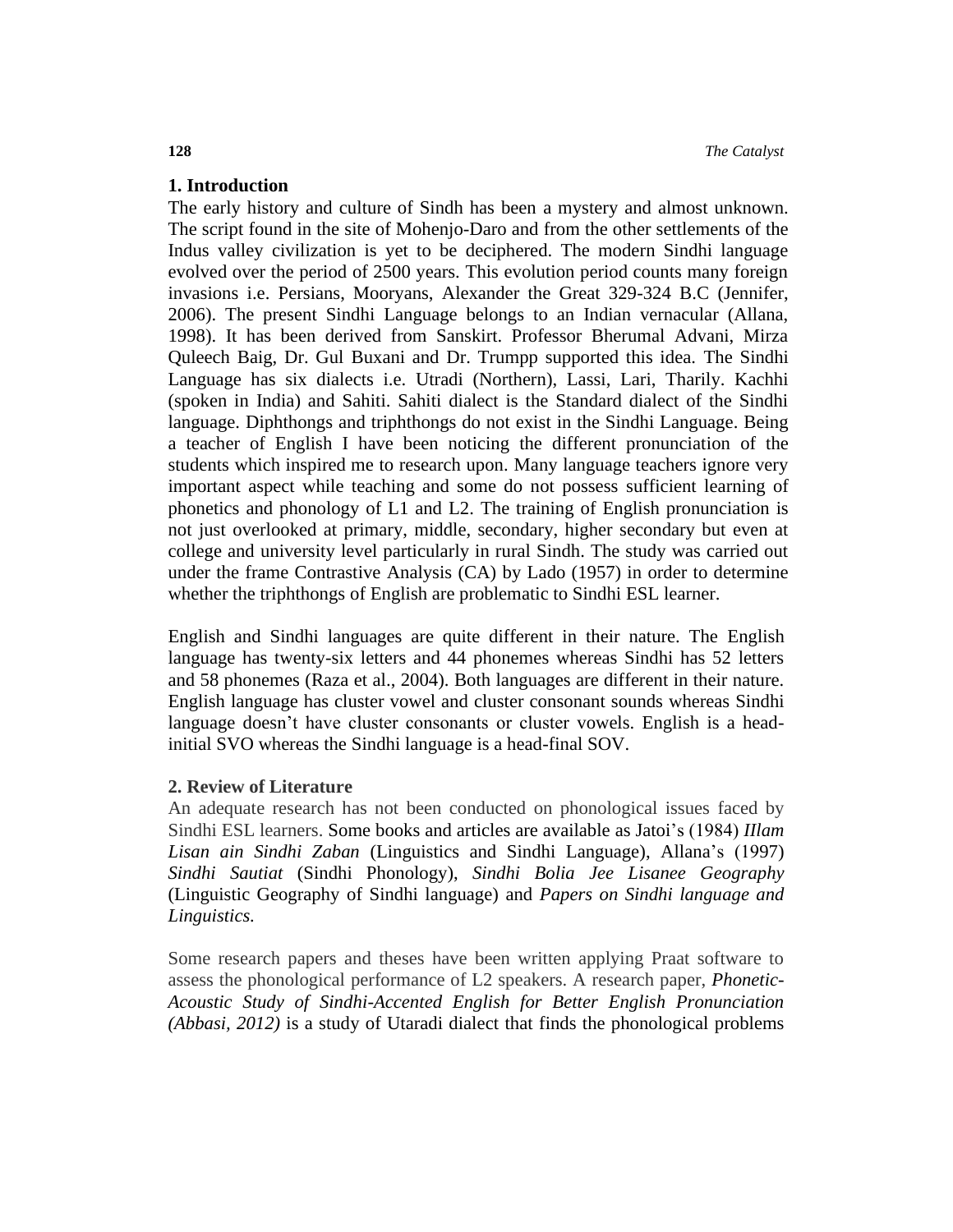#### *Influence of Sindhi*129

faced by the Utaradi Sindhi people. The study finds that the Sindhi ESL mostly rely on orthography of English because of the non-availability of English language sounds in the Sindhi language.

Another thesis, *Acoustic Analysis of Sindhi Speech - A Pre-curser for an ASR System* (PhD thesis from School of Engineering and Design University of Sussex, UK) (Keerio (2010). The study finds all the Sindhi language sounds properties, their F1, F2 value, spectrogram etc and the difference among all the five Sindhi dialects spoken in Pakistan. The articulatory knowledge of the vowels and consonants provide a clear picture and understanding about the production process.

*Phonological Problems faced by Sindhi Speaking Students in Speaking English at College Level at District Naushahro Feroze, Sindh (*Joyo, 2012) an M. Phil thesis from NUML, Islamabad. This study finds out the phonological issues faced in pronouncing the English sounds by the Sindhi (Sahiti Dialect) speaking students and their difference with Received Pronunciation (RP).

The present research is an attempt to find out the difference between the Sindhi (Sahiti Dialect) learners of ESL and native English speakers and the issues occur in pronouncing English triphthongs. The Sindhi learners of ESL substitute their own sounds (epenthetic) for triphthongs discussed below.

## **3. Diphthongs and Triphthongs**

Roach (1983) identifies a diphthong as a movement of glide from one vowel to another and a triphthong is a glide from one vowel to another and then to a third. The Sindhi language speakers only pronounce eight vowel and two diphthongs (Allana, 1967). We know that there are eight vowel sounds in the Sindhi language (Jatoi, 1967) as the majority of Indo-Aryan languages do not have diphthongs. For Pakistani English speaker, Rehman (1990) writes even if they are rightly educated, tend to substitute monophthongs in the place of diphthongs. Ernest Trump in his book, 'Grammar of the Sindhi Language', published in 1872, contended that there is no diphthong sound in Sindhi; the two vowels  $\alpha$ <sup>'</sup>, and  $\alpha$ <sup>'</sup> are approximately articulated as a-ɪ and a-ʊ (Trump, 1872).

## **4. Research Questions**

Q.No.1 Do the Sindhi speaking students deviate from the native speakers (RP Standard) in pronouncing triphthongs of English?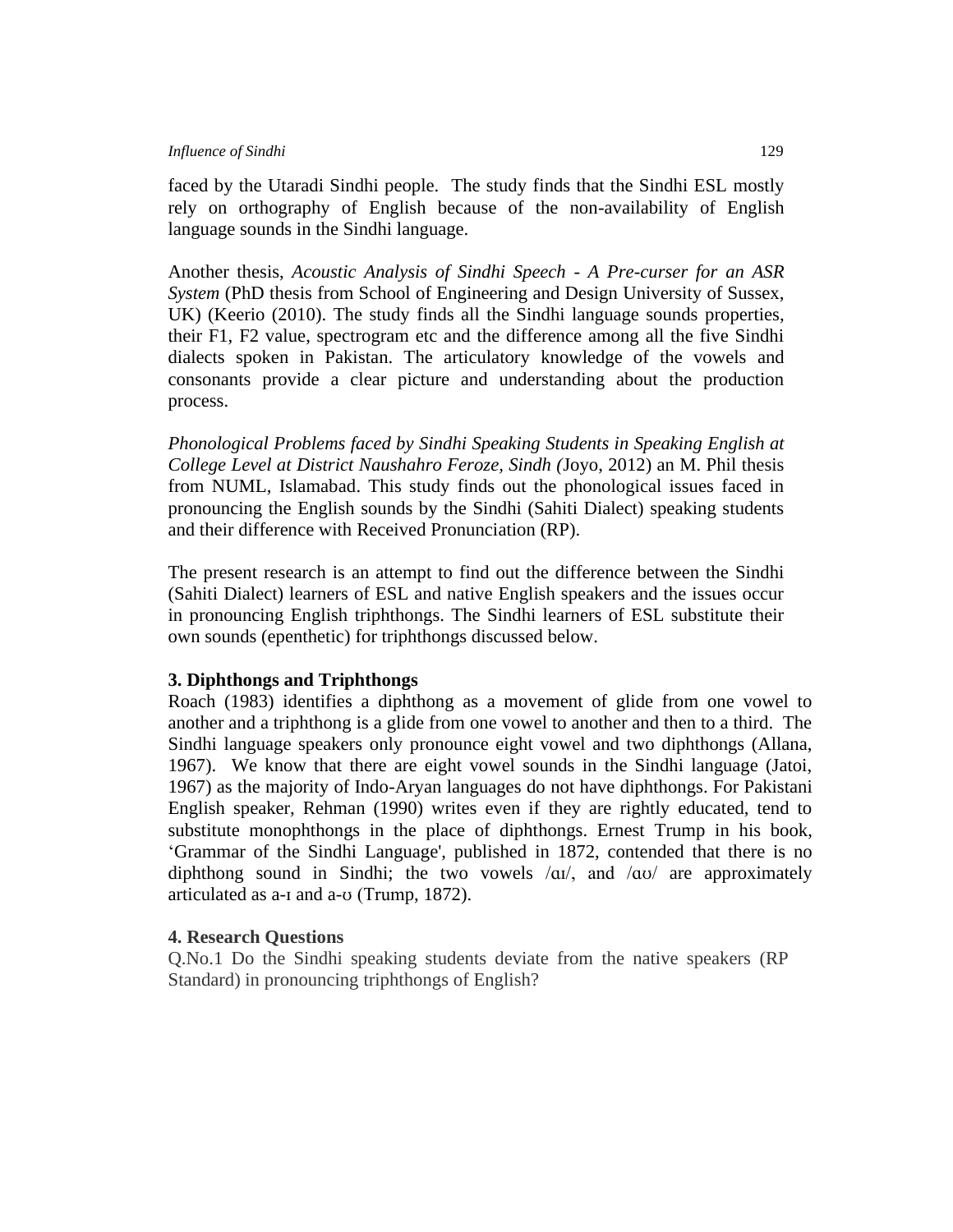Q.NO.2 How does the Sindh language differ from the English language in triphthongs?

## **5. Research Methodology**

The research is quantitative in nature. The total participants were thirty; fifteen were selected from each college i.e. Govt. (Boy) Mehran Degree College Moro, and Govt. (Girls) Degree College Moro, Sindh. All the participants had Sindhi mother tongue (Sahiti Dialect) and were belonging to district Naushahro Feroze, Sindh.

The participants were given 23 words consisting of triphthongs for reading out. The voice of the respondents was recorded through a sensitive mike in a sound proof room. Later on every respondent's recorded data was analyzed and written in their own transcription and RP to compare and contrast to figure out the deviation between them.

# **6. Analysis of Data 6.1 English Triphthongs**

## / /**,** / /**,** / /, / ʊ /**,** and / ʊ /

Roach (1983) writes that the most complex English sounds of vowel type are triphthongs. They can be difficult to pronounce and difficult to recognize by non native English speakers. They do not exist in Sindhi consequently are alien for the Sindhi ESL learners. The native speakers pronounce triphthongs quickly, and are very difficult to understand all the three sounds in a whole for Sindhi speaking students. They usually drag a triphthong and pronounce it in three parts.

The words used in the research show that the Sindhi ESL learners mispronounce five triphthongs of the English language. They use epenthetic **/***i***^/** instead of single **/ /** with the words entirely, liar, tire, fire and flower.

## **Table-1**

Words consisting of triphthongs, phonetic transcription of the Sindhi Speaking Students with the Received Pronunciation (RP)

| Word            | English (RP) | <b>Substitution</b> |
|-----------------|--------------|---------------------|
| <b>Entirely</b> | 'eıə /       | e:jn/               |
| Liar            | ana /        | ′a:j∧ /             |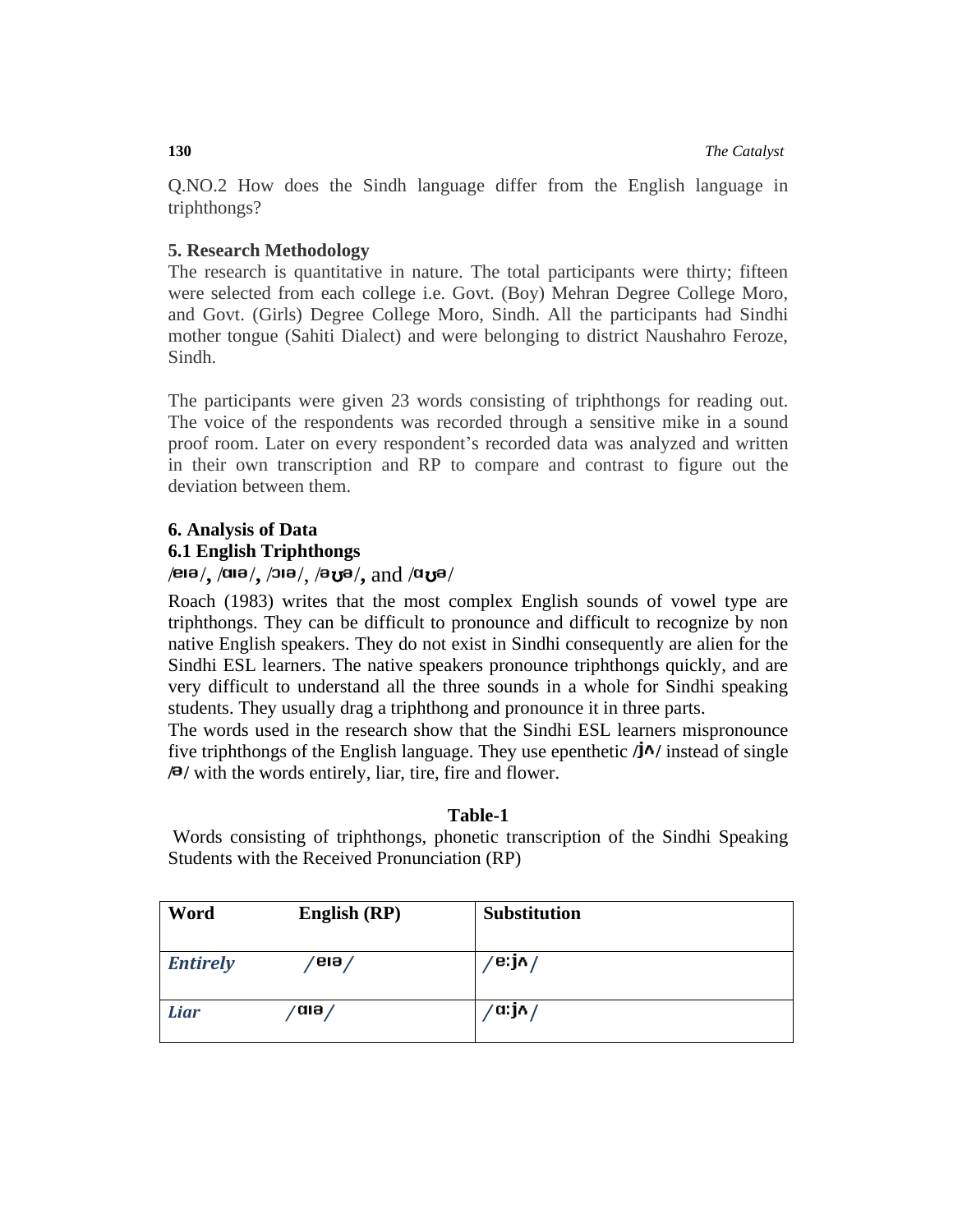*Influence of Sindhi*131

| <b>Loyel</b>  | /eic              | ′ α: j∧ /                           |  |
|---------------|-------------------|-------------------------------------|--|
| <b>Hour</b>   | 'ә <sub>О</sub> ө | $^{\prime}$ ለ $_{W}$ a $/$          |  |
| <b>Flower</b> | /a هن a/          | $\sqrt{\phantom{a}}$ :0: $\prime$ / |  |

**Table-2**

| Word     | <b>Phonetic Transcription of the SSS</b> | RP                                            |  |
|----------|------------------------------------------|-----------------------------------------------|--|
| Entirly  | /e:nta:jarli:/                           | $/$ ntai $a_{\rm rli/}$                       |  |
| Tired    | ta:jʌrd/                                 | $/$ tara $d/$                                 |  |
| Liar     | /d:j^r/                                  | $/$ alə $(r)$ /                               |  |
| Fire     | $/fa$ : $\lambda$ r/                     | $/$ fuiə $(r)$ /                              |  |
| Diana    | /da:ya:na:/                              | $\gamma$ cne I¤ $b$                           |  |
| Dialogue | $/$ dae:la:w^r/                          | $\sqrt{d}$ aia jog $\sqrt{d}$                 |  |
| Flower   | $/fla:w$ <sup>nr</sup> /                 | $/fl$ u ប $\mathbf{B}(r)$                     |  |
| Power    | $/pa:w$ <sup><math>\Delta</math>r/</sup> | $/pa$ <b>U</b> $\varphi(r)$                   |  |
| Hour     | $/h \sim w \circ r$                      | $/ao$ s $(r)$                                 |  |
| Shower   | $\sqrt{a}$ :w $\frac{h}{r}$              | $\sqrt{a}$ <b>O</b> $\varphi(r)$              |  |
| Sour     | $/$ so: $\mathbf{h}$ r $/$               | $/sa\upsilon o(r)$                            |  |
| Mower    | $/mo:w$ <sup>Ar</sup> $/$                | $/m \partial O(r)$                            |  |
| Lower    | $\sqrt{\log n}$                          | $\ell$ lə $U$ ə $(r)$                         |  |
| Slower   | $/s$ lo: $Ar/$                           | $/s$ la $\upsilon$ ə $(r)$                    |  |
| Mayer    | /me:                                     | $/m$ <sup>e</sup> lər/                        |  |
| Player   | $/p_1$ le: $\Delta r/$                   | $/p$   <b>e</b> $\mathsf{I}_{\vartheta}(r)$ , |  |
| Layer    | $/$ le:j^r/                              | $\sqrt{ \mathbf{e}_i(t) },$                   |  |
| Newer    | $/$ nju: $\mathbf{r}/$                   | $/$ nju: $\mathfrak{g}(r)$                    |  |
| Newel    | $/n$ lju: $N$ l/                         | $/$ nju:əl/                                   |  |
| Royal    | $/ra$ : $jN$                             | $\sqrt{r}$ <sup>1</sup> $\sigma$              |  |
| Loyal    | $\lambda$ a:j $\lambda$ ]/               | $/$ $ O $                                     |  |
| Oasis    | $/$ o:e:sis $/$                          | $/20e$ ISIS                                   |  |
| Radio    | /re:di:o:/                               | $/reld$ i $\partial U$ .                      |  |

# **7. Discussion**

As noted in the paper that the study analyses the Sindhi ESL learnes' production of triphthongs. During the analysis it is assumed that the Sindhi speaking students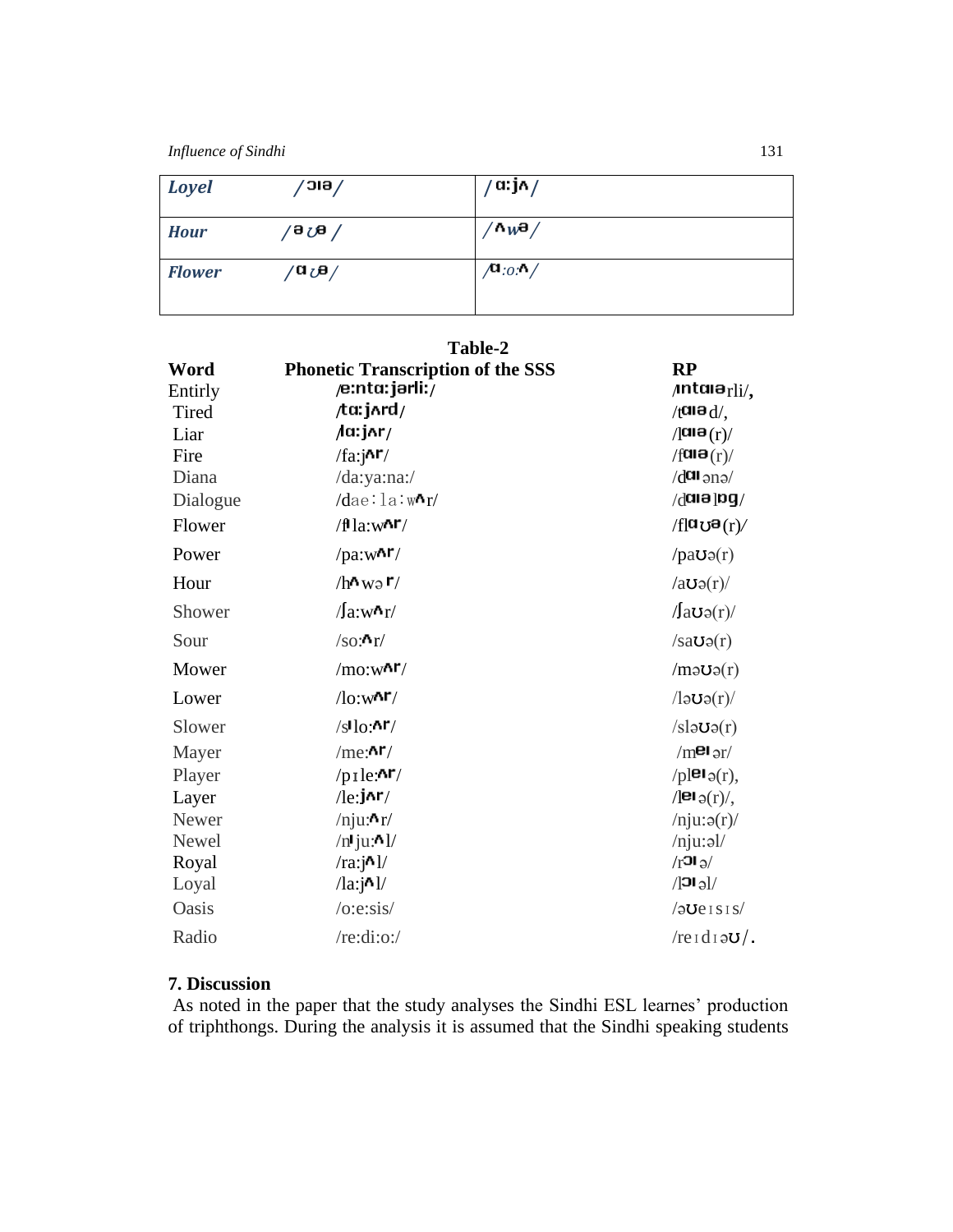produce three monophthongs instead of a triphthong consequently the actual sound of native speakers is dragged. One syllabic word becomes two syllabic, two syllabic becomes three syllabic and three syllabic becomes four syllabic as liar **[<sup>la:</sup>** *j***^r**] which is actually  $\frac{1}{\mathbf{u}} \mathbf{e}(\mathbf{r})$ , Lower [lo:w^r] which is  $\frac{1}{\mathbf{v}} \mathbf{v}(\mathbf{r})$  and Flower [f la:w $\text{Ar}$ ] which is /fl $\text{O}(\text{r})$  respectively according to RP.

Due to addition of an epenthetic syllable shown in table-1  $\&$ 2 as  $/\mathbf{I}^{\wedge}$  instead of single  $\sqrt{\theta}$  vowel with the words entirely, tired, liar, fire, flower etc. deviation occurring gets unintelligible to the foreigners and native English Speakers.

## **8. Conclusion**

The researcher has found that the Sindhi ESL learners pronounce English triphthongs using their own L1 monophthongs. Thus, drag the native sound which adds an epenthetic vowel and sometimes a consonant with the triphthong. This situation makes their pronunciation sometimes unintelligible for foreigners and even for native English speakers. Most of the students have no idea of English phonetic vowel sounds because the teachers of English language either do not have command over phonetics and phonology or they do not prefer to teach their students. Consequently, their students rely on the visual (orthographic) form of the words during reading and speaking.

## **9. Recommendations**

The Sindhi speaking students need phonetic awareness of English from primary to the university level. Thus, Phonetics and Phonology should be introduced to all level to improve their English pronunciation.

## **References**

- Allana, G. A. (1997), *Sindhi Bolo Jee Linsani Geography*. Hyderabad: S.G.A Indus Press.
- Allana, G. A. (1997), *Sindhi Sautiat.* Hyderabad: Adbiat Publication Hyderabad Sindhi
- Allana, G. A. (1968), *Origin and Ancestry of Sindhi Language* (unpublished).
- Amna, L. (2003), Phonemic Inventory of Siraiki Language and Acoustic Analysis of Voiced Implosives. Center for Research in Urdu Language Processing (CRULP), pp. 89-97.